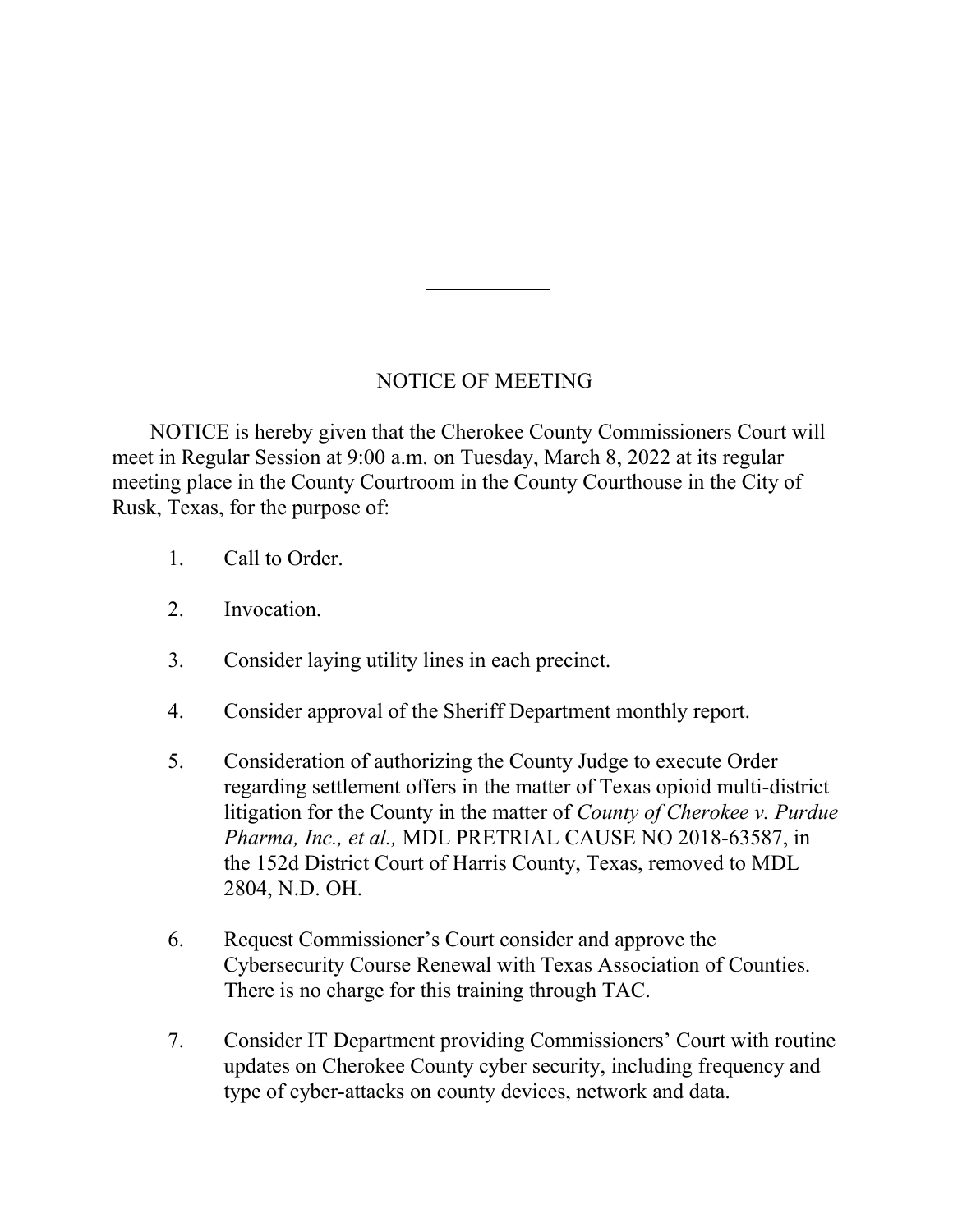- 8. Request Commissioner's Court consider and approve the Hazard Communication Program Policy.
- 9. Request Commissioner's Court consider and approve the purchase and implementation of an Anti-Harassment Training program for all current and future employees of Cherokee County.
- 10. Consider Election Department providing Commissioners' Court with an update following each election. This would provide the Commissioners with important and valuable information to help them address and resolve any issues with the process prior to future elections.
- 11. Consider approval of consolidated polling locations for May7<sup>th</sup> Constitutional Amendments election and contracting with cities/schools.
- 12. Consider approval to increase election equipment rental fee for new equipment.
- 13. Consider entering into executive session in accordance with Section 551.071, 551.072.
- 14. Return from executive session and vote if necessary.
- 15. Consider approval of the following consent agenda:
	- 15.1 Accept Treasurer's Monthly report for January 2022.
	- 15.2 Consider and accept Auditor's Monthly Report for January 2022.
	- 15.3 Monthly Report for Eddie Lee-Constable, Precinct 3.
	- 15.4 Monthly Report for Jack L. White-Precinct 2.
	- 15.5 Approval of Final Plat, replatting Lots 29-32 of the Old Spanish Trails Estates in the Helena Kimble or James Dill Survey, Abstract No. 13, Cherokee County, Texas No Roads.